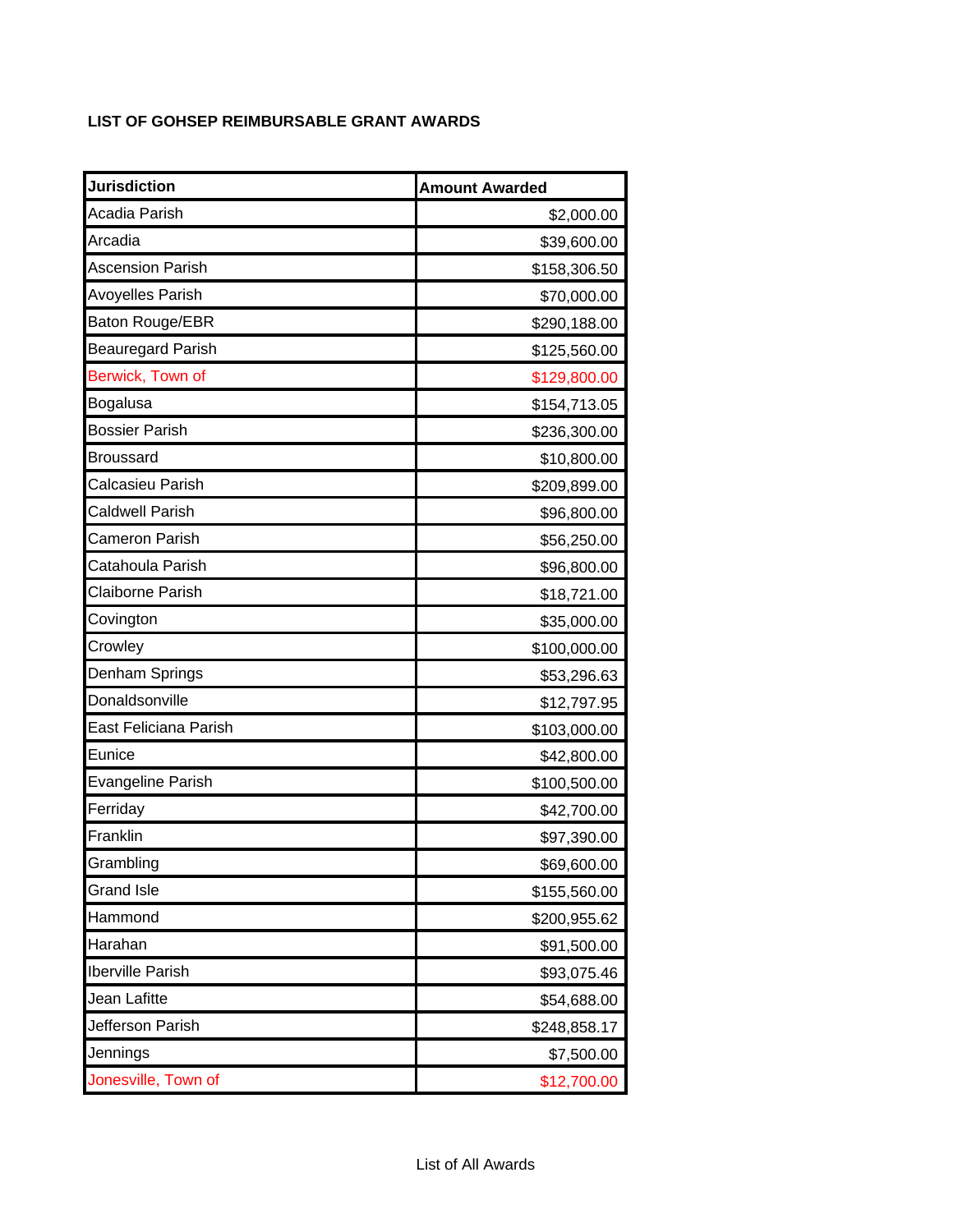| Kenner                                             | \$207,697.40   |
|----------------------------------------------------|----------------|
| Lafayette City-Parish                              | \$313,375.50   |
| Lake Charles                                       | \$50,000.00    |
| Lasalle Parish                                     | \$39,600.00    |
| Lincoln Parish                                     | \$61,300.00    |
| Mandeville                                         | \$10,350.00    |
| Maurice                                            | \$106,400.00   |
| Monroe                                             | \$112,130.00   |
| Natchitoches Parish                                | \$69,700.00    |
| New Iberia                                         | \$58,000.00    |
| <b>New Orleans</b>                                 | \$1,203,050.00 |
| Opelousas                                          | \$60,000.00    |
| <b>Ouachita Parish</b>                             | \$60,000.00    |
| Patterson, City of                                 | \$15,000.00    |
| Plaquemine                                         | \$171,500.00   |
| <b>Plaquemines Parish</b>                          | \$353,000.00   |
| Ponchatoula                                        | \$80,663.00    |
| Rapides Area Planning Commission                   | \$172,900.00   |
| <b>Red River Parish</b>                            | \$10,775.00    |
| <b>Richland Parish</b>                             | \$78,800.00    |
| Ruston                                             | \$122,884.66   |
| Shreveport                                         | \$25,473.96    |
| Simsboro                                           | \$10,900.00    |
| Slaugher                                           | \$12,300.00    |
| South Central Planning & Development<br>Commission | \$707,715.00   |
| Springhill                                         | \$39,100.00    |
| St. Bernard Parish                                 | \$201,980.00   |
| St. Charles Parish                                 | \$81,500.00    |
| St. Gabriel                                        | \$454,438.00   |
| St. Helena Parish                                  | \$217,248.90   |
| St. James Parish                                   | \$55,023.94    |
| St. Martinville                                    | \$89,800.00    |
| St. Mary Parish                                    | \$100,000.00   |
| St. Tammany Parish                                 | \$410,115.19   |
| Sterlington                                        | \$18,500.00    |
| Stonewall                                          | \$27,160.00    |